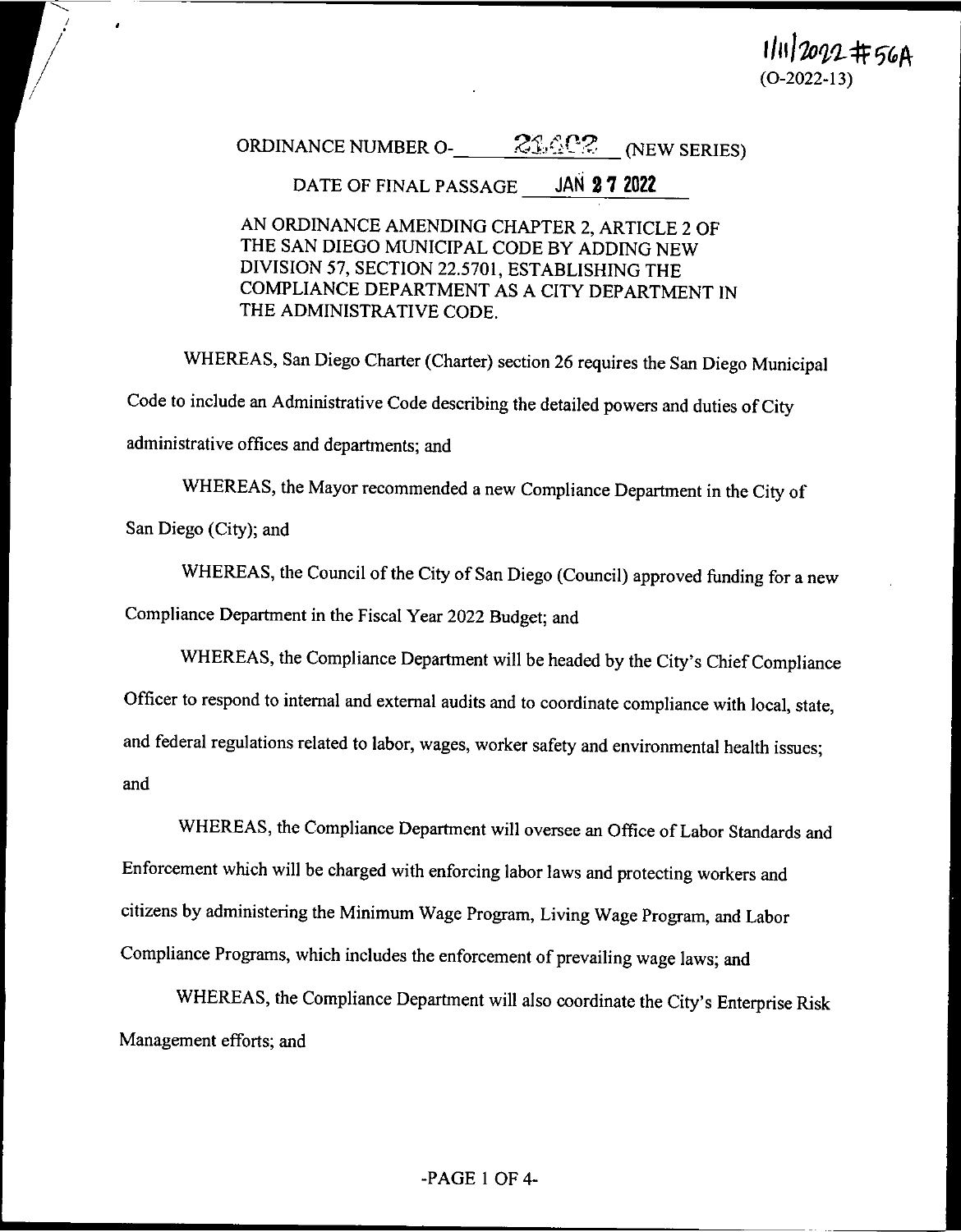WHEREAS, under Charter section 26, the Council must approve, by a two-thirds vote, an ordinance to establish new departments or combine existing departments in the Administrative Code; NOW, THEREFORE,

BE IT ORDAINED, by the Council of the City of San Diego, as follows:

Section 1. Chapter 2, Article 2 of the San Diego Municipal Code is amended by adding new Division 57, section 22.5701, to read as follows:

## **Division 57: Compliance Department**

#### § 22.5701 **Compliance Department**

- $(a)$ The Compliance Department is a City department. The department is responsible for responding to internal and external audits and coordinating compliance with local, state, and federal regulations related to labor, wages, health and safety, and the environment.
- $(b)$ The Chief Compliance Officer is the administrative head of the department and is appointed by, and may be removed by, the City Manager. The Chief Compliance Officer is the appointing authority of all personnel in the department.
- The Compliance Department will operate under the direction of the City  $(c)$ Manager. The department is responsible for performing those duties and functions assigned and directed by the City Manager, including:
	- $(1)$ overseeing the Office of Labor Standards and Enforcement, which is responsible for:

### $-PAGE 2 OF 4-$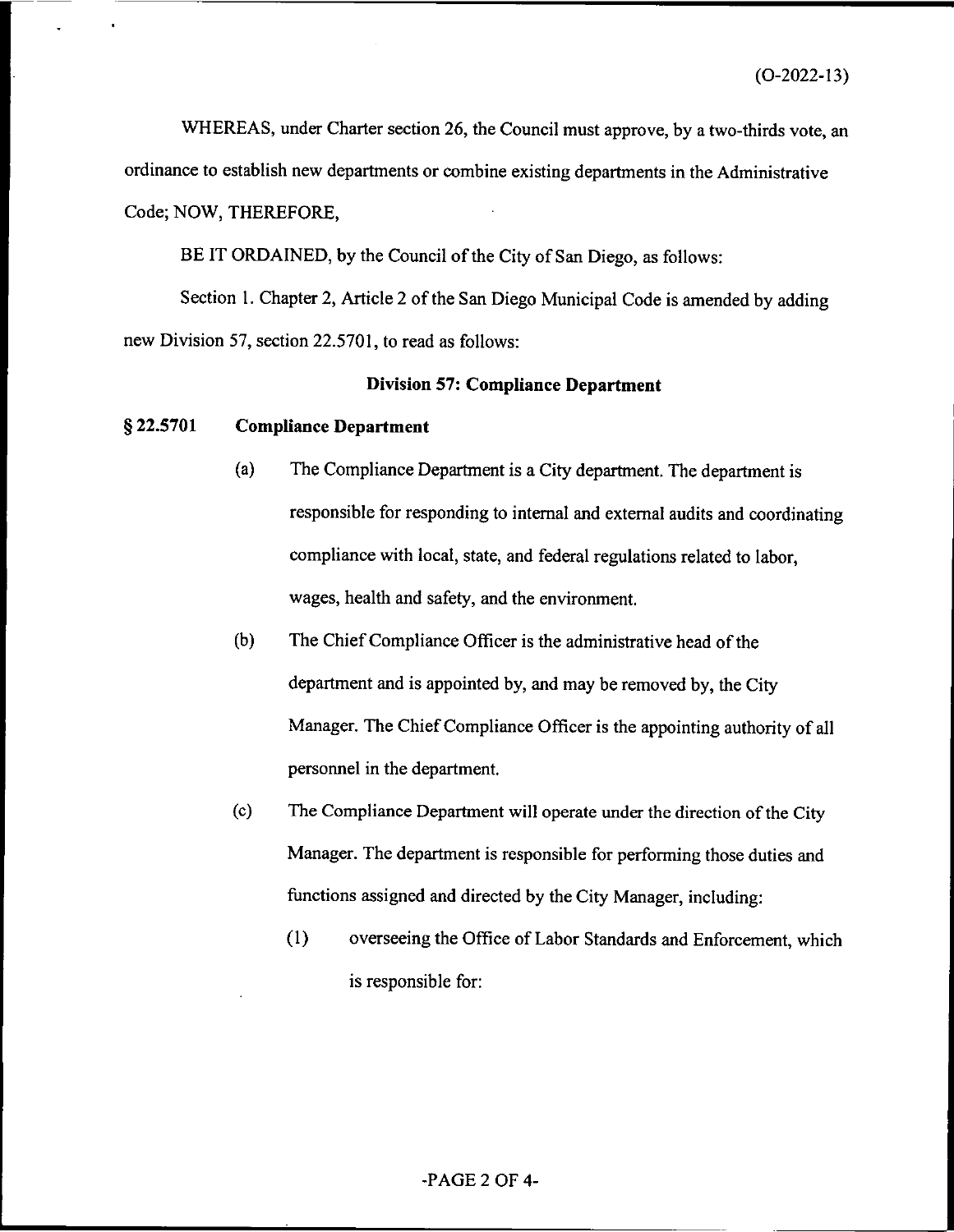- $(A)$ coordinating Citywide efforts to improve worker safety and labor standards;
- (B) administering the City's Minimum Wage Program;
- $(C)$ enforcing the City's Earned Sick Leave and Minimum Wage Ordinance and Living Wage Ordinance; and
- (D) administering City programs to enforce federal and state wage laws, including prevailing wage laws;
- $(2)$ providing Citywide oversight, training, coordination, and direction for safety practices, programs, and policies to ensure worker safety and compliance with applicable federal, state, and local laws and regulations;
- $(3)$ administering the City's Administrative Hearings Program to provide the City with a method for adjudicating administrative citations issued to members of the public while ensuring due process for all those involved;
- $(4)$ facilitating City responses to and compliance with internal and external audits;
- $(5)$ coordinating the City's Enterprise Risk Management efforts; and
- $(6)$ coordinating Citywide compliance with all other applicable City policies and federal, state, and local laws and regulations, including handling some associated administrative duties.

### $-**PAGE** 3$  OF 4 $-$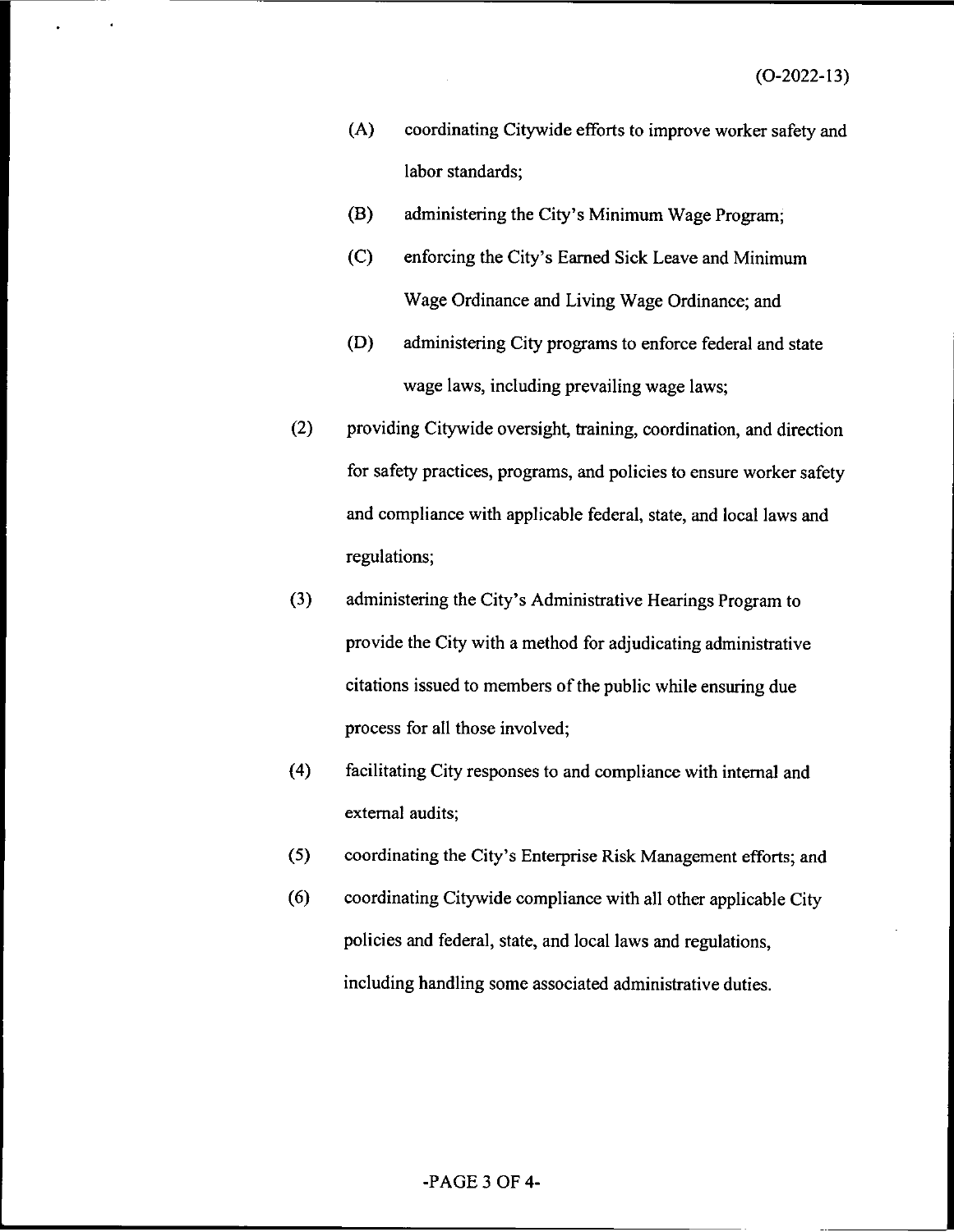Section 2. That a full reading of this Ordinance is dispensed with prior to passage, a

written copy having been made available to the Council and the public prior to the day of its passage.

Section 3. That this Ordinance shall take effect and be in force on the thirtieth day from and after its final passage.

APPROVED: MARA W. ELLIOTT, City Attorney

/s/Jennifer L. Berry By Jennifer L. Berry Deputy City Attorney

JLB:jvg  $6/30/21$ Or. Dept: Department of Finance Doc. No.: 2701547

I hereby certify that the foregoing Ordinance was passed by the Council of the City of San Diego, at this meeting of  $JAN$  1 1 2022 San Diego, at this meeting of

> **ELIZABETH S. MALAND** City Clerk

Bv Deputy City Clerk

Iavor

Approved: (date)

Vetoed:

(date)

TODD GLORIA, Mayor

.OR I

TODI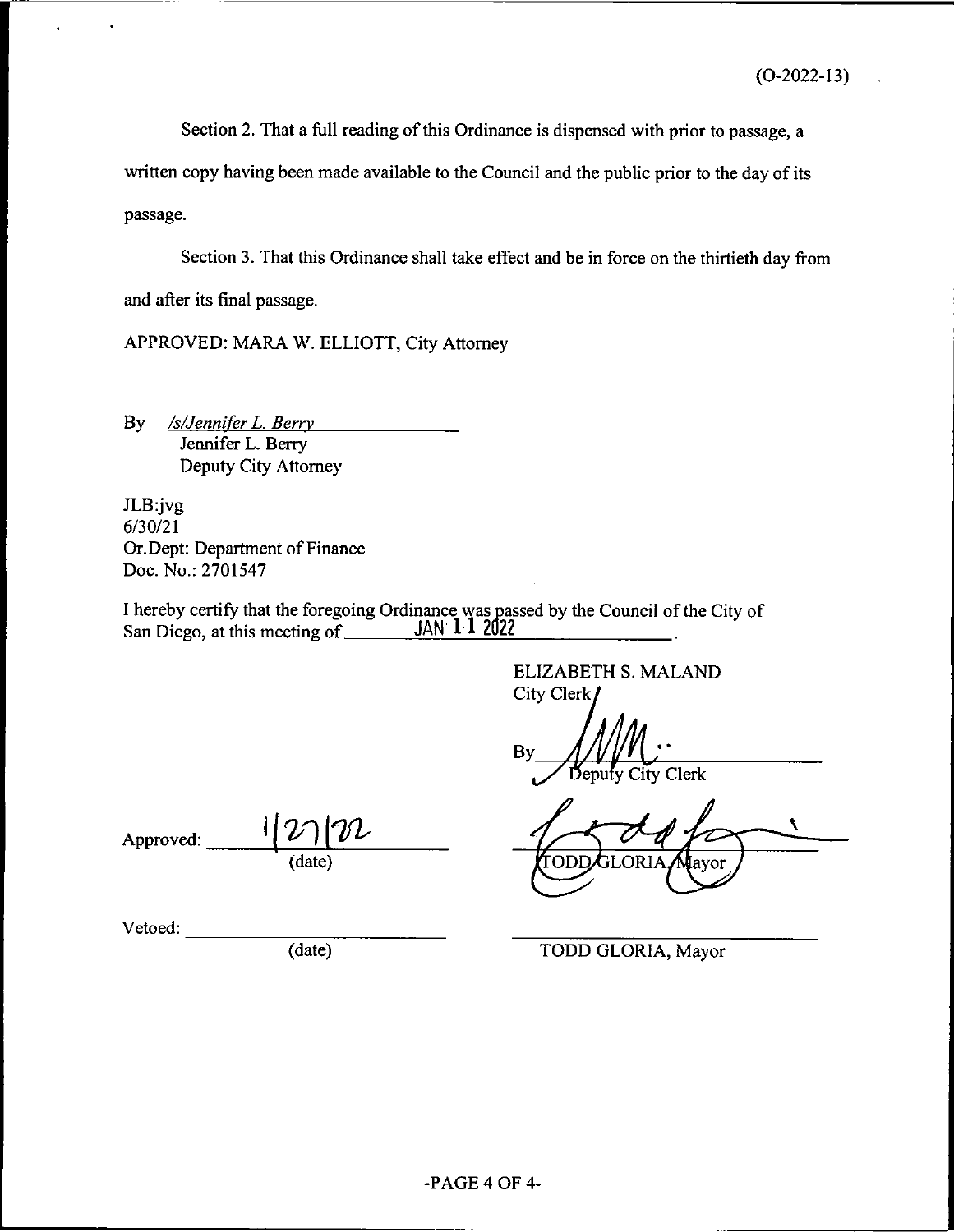## **STRIKEOUT ORDINANCE**

# **OLD LANGUAGE: Struck-Out NEW LANGUAGE: Double Underline**

ORDINANCE NUMBER O- (NEW SERIES)

DATE OF FINAL PASSAGE

AN ORDINANCE AMENDING CHAPTER 2, ARTICLE 2 OF THE SAN DIEGO MUNICIPAL CODE BY ADDING NEW DIVISION 57, SECTION 22.5701, ESTABLISHING THE COMPLIANCE DEPARTMENT AS A CITY DEPARTMENT IN THE ADMINISTRATIVE CODE.

# **Division 57: Compliance Department**

#### § 22,5701 **Compliance Department**

- $(a)$ The Compliance Department is a City department. The department is responsible for responding to internal and external audits and coordinating compliance with local, state, and federal regulations related to labor, wages, health and safety, and the environment.
- The Chief Compliance Officer is the administrative head of the  $(b)$ department and is appointed by, and may be removed by, the City Manager. The Chief Compliance Officer is the appointing authority of all personnel in the department.
- $\omega$ The Compliance Department will operate under the direction of the City Manager. The department is responsible for performing those duties and functions assigned and directed by the City Manager, including:
	- $(1)$ overseeing the Office of Labor Standards and Enforcement, which is responsible for: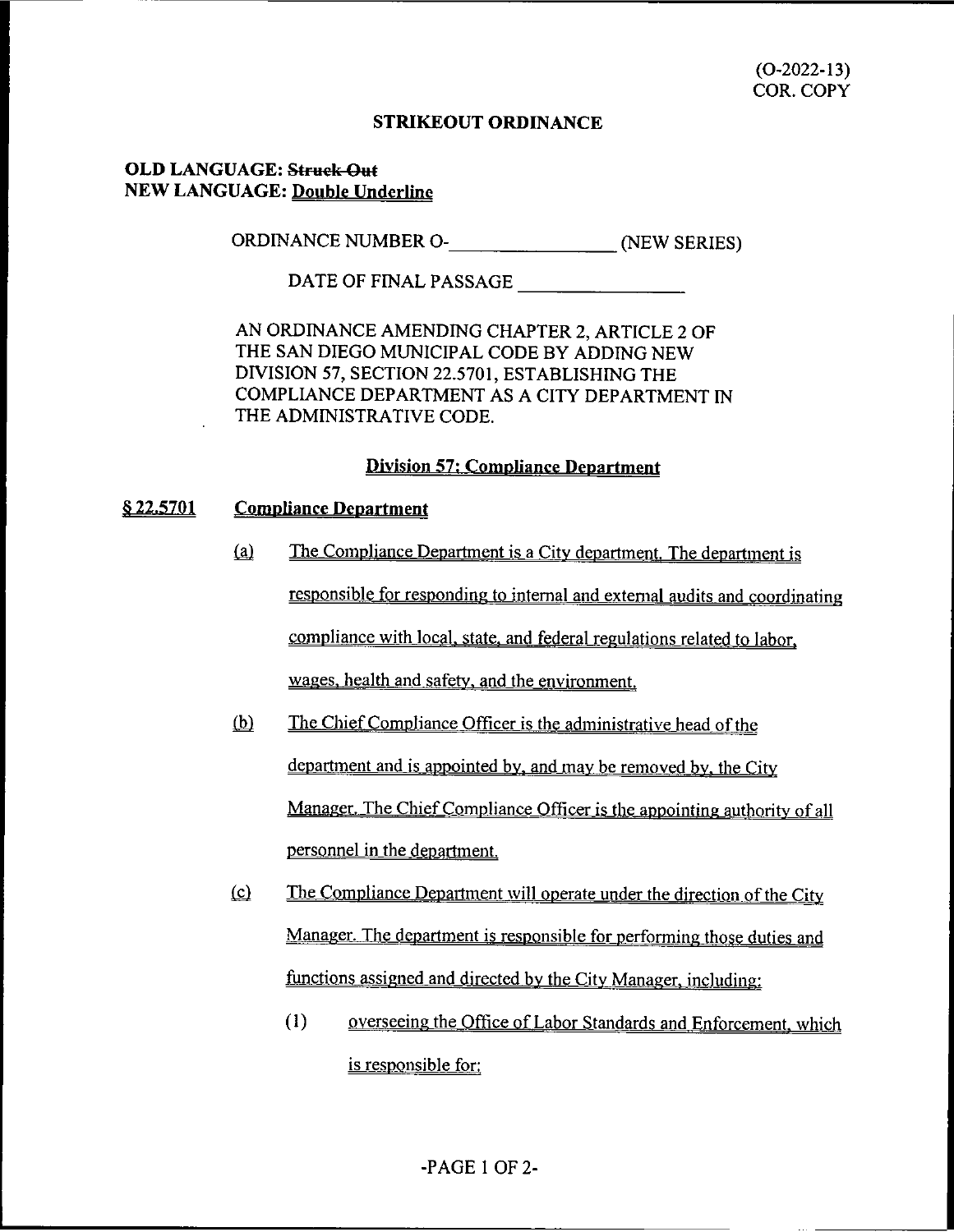- $\Delta$ coordinating Citywide efforts to improve worker safety and labor standards;
- $(B)$ administering the City's Minimum Wage Program;
- $(C)$ enforcing the City's Earned Sick Leave and Minimum Wage Ordinance and Living Wage Ordinance; and
- $(D)$ administering City programs to enforce federal and state wage laws, including prevailing wage laws;
- providing Citywide oversight, training, coordination, and direction  $(2)$ for safety practices, programs, and policies to ensure worker safety and compliance with applicable federal, state, and local laws and regulations;
- $(3)$ administering the City's Administrative Hearings Program to provide the City with a method for adjudicating administrative citations issued to members of the public while ensuring due process for all those involved;
- $\triangleq$ facilitating City responses to and compliance with internal and external audits;
- $(5)$ coordinating the City's Enterprise Risk Management efforts; and
- $\omega$ coordinating Citywide compliance with all other applicable City policies and federal, state, and local laws and regulations, including handling some associated administrative duties.

 $JLB:ivg$  $7/16/21$ 2/7/22 COR. COPY Or.Dept: Department of Finance Doc. No.: 2713891 3

# $-**PAGE 2 OF 2-**$